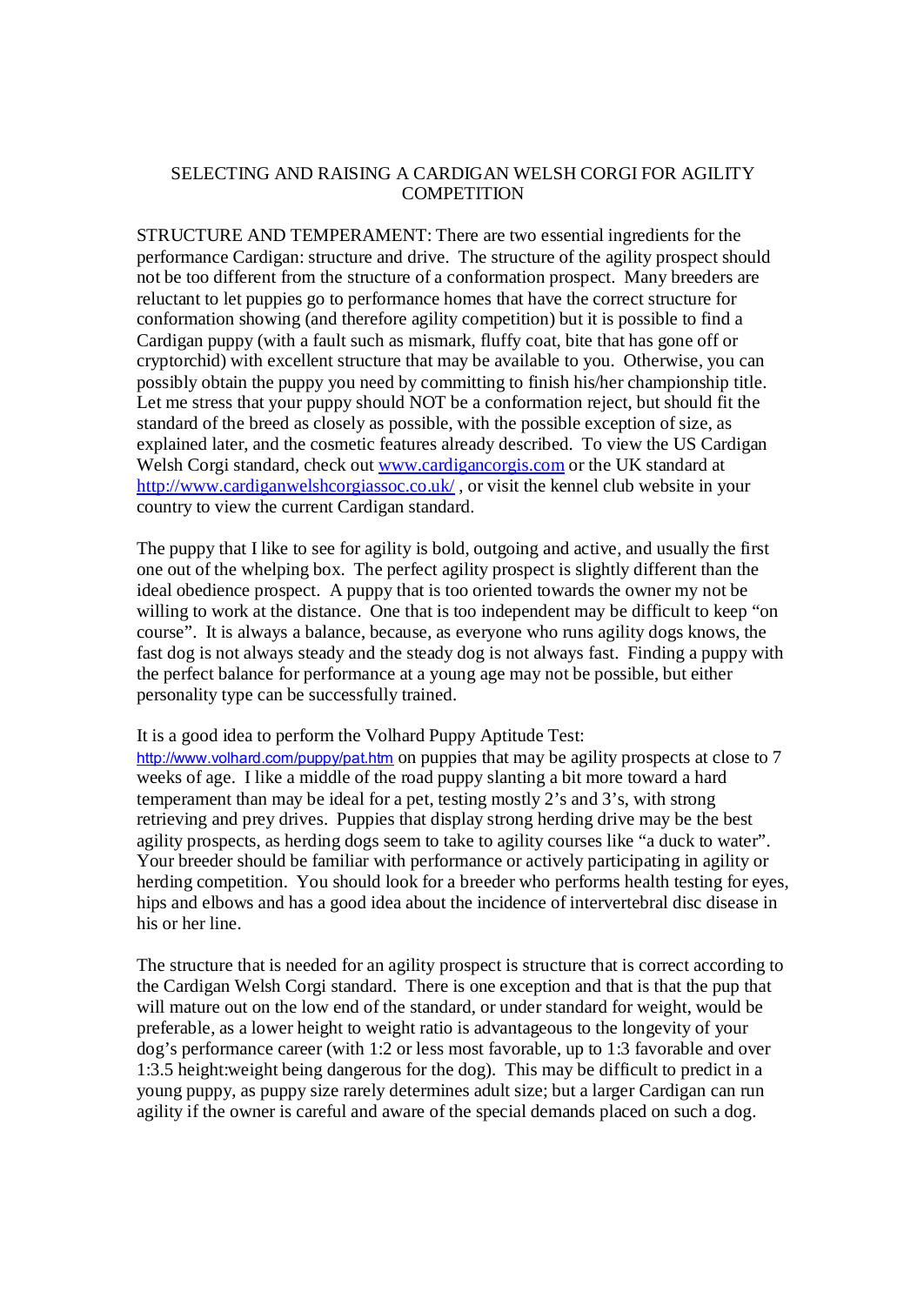An agility prospect puppy should have good musculature even as a small puppy. Next, look at angulation. If the puppy has too much rear angulation (figure 1), he or she may develop cruciate ligament tears. However, too little angulation (as shown in figure 2) is not desirable, as the dog when mature will not have the ability to lift himself over the jumps efficiently. This type of rear angulation goes with too open an angle in the front, usually, which will cause the breakdown of the shoulder over time when asking the dog to jump repetitively. The other shoulder type that is not advantageous for the agility dog is the too upright shoulder. In this type of conformation, the shoulder blade runs directly up into the neck rather than laying along the back line of the dog (what breeders refer to as "layback"). Correct conformation is seen in figure 3 – neither too much nor too little rear angulation, and good shoulder layback, as well as good balance front to rear. The puppies illustrated are 8 weeks old in the photos. Your breeder should be able to assess for you whether or not the prospective puppy has balanced angulation front to rear, or you can use a piece of string to determine this for yourself.



Figure 1





figure 2 figure 3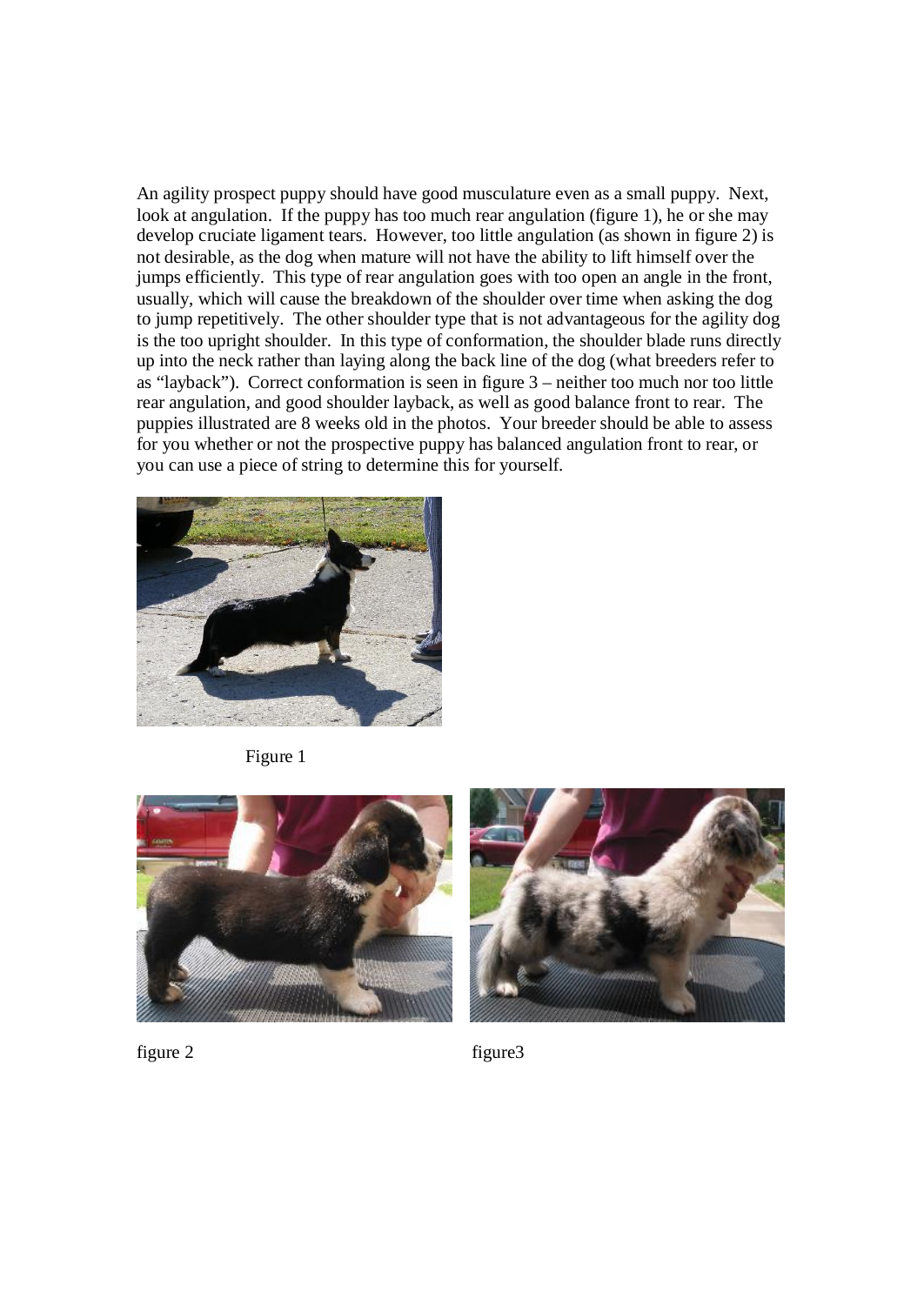Your prospective puppy should have a correct front. A puppy that toes in or has too much turnout will break down after years of agility competition. Figure 4 shows a puppy with too much turnout. Cardigan puppies should have fronts that almost look straight, with only a slight crook at 8 weeks of age, such as in Figure 5.



figure 4 figure 5

The front leg placement of an agility prospect should be correct according to the breed standard. If the front legs are set on too far forward, as in figure 6, the puppy does not have correct structure for the long haul. Correct front leg placement is shown in figure 7. If the puppy has correct front leg placement, he or she will have a prominent prosternum (chest) and the front legs are well under the body. Dogs with front legs set on too far forward are not structurally correct. Check the ratio of upper arm length (leg from the point of elbow to point of shoulder) to shoulder blade. They should be close to equal in length BUT the bones should not be too short, which will cause the dog to be too straight angled in the front by having too open an angle of the shoulder assembly. To assess shoulder layback, check the angle of layback along the middle ridge of the shoulder blade. Also, there should be very little space between the tops of the two shoulder blades, about the width of a person's finger is ideal. The shoulders should feel tight to the body.





figure 6 figure 7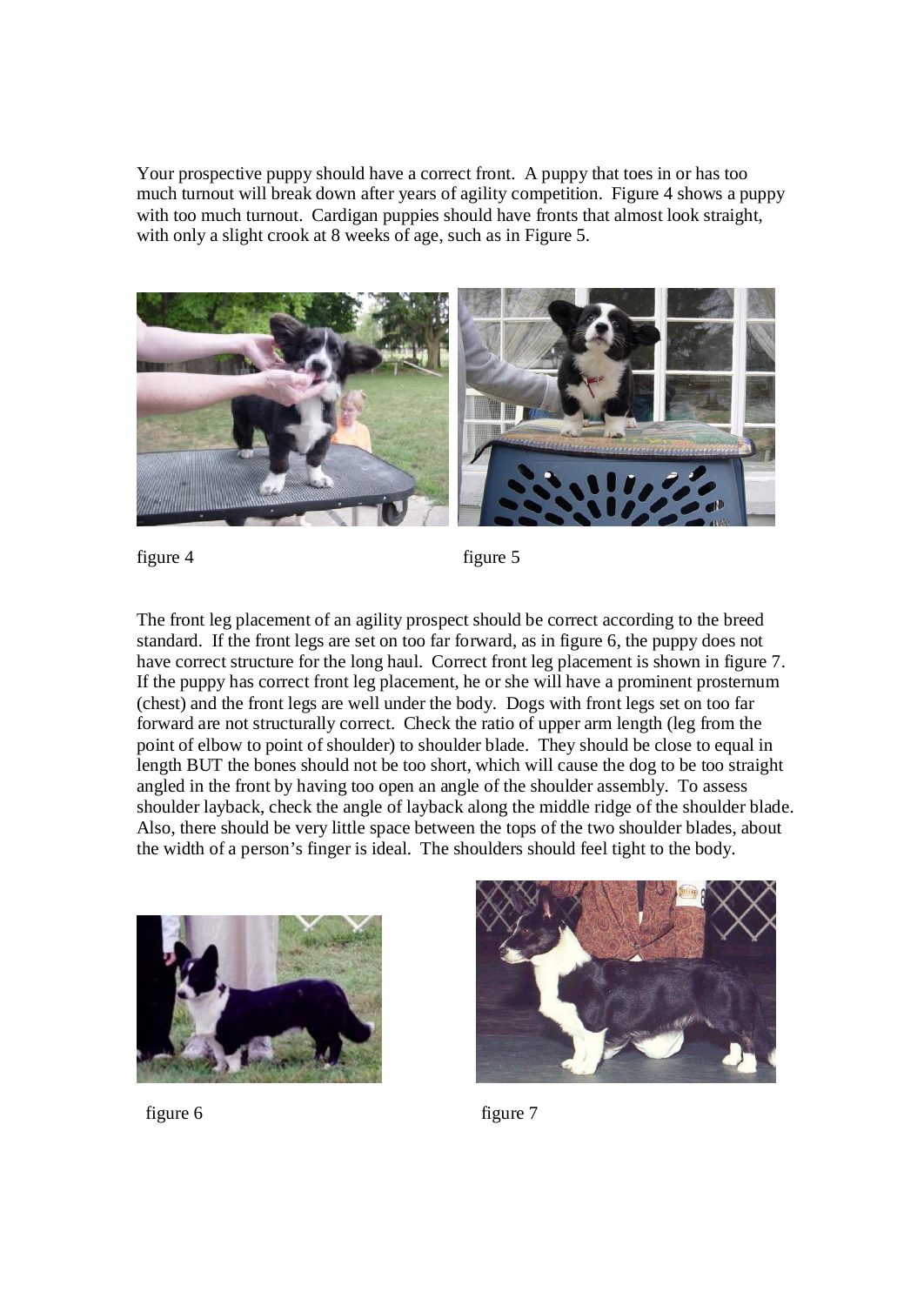RAISING THE PERFORMANCE CARDIGAN: Canine growth plates generally are thought to close completely between 9 and 14 months. Because of it's dwarfed frame, the Cardigan Corgi puppy may be particularly susceptible to damage to the growth plates as the puppy matures. To be on the safe side, it is best to wait until your Cardigan is between 1 year of age and 14 months before starting his or her performance career in earnest. This does not mean you can't train and imprint your Cardigan puppy, and puppies do need a challenge to the growth plates. It is generally recommended that until growth plates are closed, the puppy should jump NO MORE than knee height (of the dog). Of course, for a Cardigan puppy this is ridiculously low, and it may be difficult to ask your agility instructor to accommodate your pup when many others will not be challenged by that height, and there may be time constraints to adjusting the jumps. Never subject your puppy to ANY training procedure that is not in his or her best interest just to please your instructor! Sideline yourself if accommodations cannot be made for your pup until the next exercise is in place. Growth plates are not restricted to the legs, and your puppy should NEVER do in-line weaving until his/her growth plates are closed! It is thought that in-line weaving may be even more damaging to growing dogs than too high/too much jumping. Your puppy can do offset weaving, which is where the weave poles are separated and the puppy essentially walks between them.

Be sure to keep your puppy lean if you plan to participate in performance activities. For some time, the prevailing thought amongst performance people has been that performance animals should be kept completely stripped down to the bone. This is a recipe for disaster if your animal becomes ill, as it has nothing to fall back on, so now many people are keeping a little extra cushion on weight on their performance dogs. But do keep your puppy as lean as you can while still maintaining good health. Don't forget that the more favorable the weight to height ratio, the less wear and tear on your dog. A dog weighing 38 lbs and measuring 12 inches in height is outside the optimal range, whereas one weighing 36 lbs and measuring 12 inches in height is within that range (albeit at the top…).

Your performance Cardigan can train mostly on lower height equipment, especially jumps. Puppies can also be taught targeting and some basics of distance work can be laid down indoors using equipment at hand, such as the dining room chairs. Keep sessions short and fun! The better the foundation, and the better the physical condition, the safer your puppy will be on the full size equipment.

It is VERY important with the agility Cardigan NEVER to run your dog on a wet or unstable surface. This is an invitation to serious injury and may end your dog's performance career. Cardigans are dwarfed dogs, and therefore possess a more brittle cartilage than most other breeds. This predisposes the Cardigan to back injury because the disc covering is much easier to damage. Always pay attention to your dog's refusal to perform an exercise. Never assume that the dog is "blowing you off". Your dog may require medical attention. Disc injuries usually do not occur overnight, even those that seem acute. You need to be vigilant to changes in your dog's gait, jumping habits, etc. If your dog is roaching or arching his or her topline, this could mean that he or she is experiencing disc pain. Regular chiropractic, acupuncture and/or massage is very